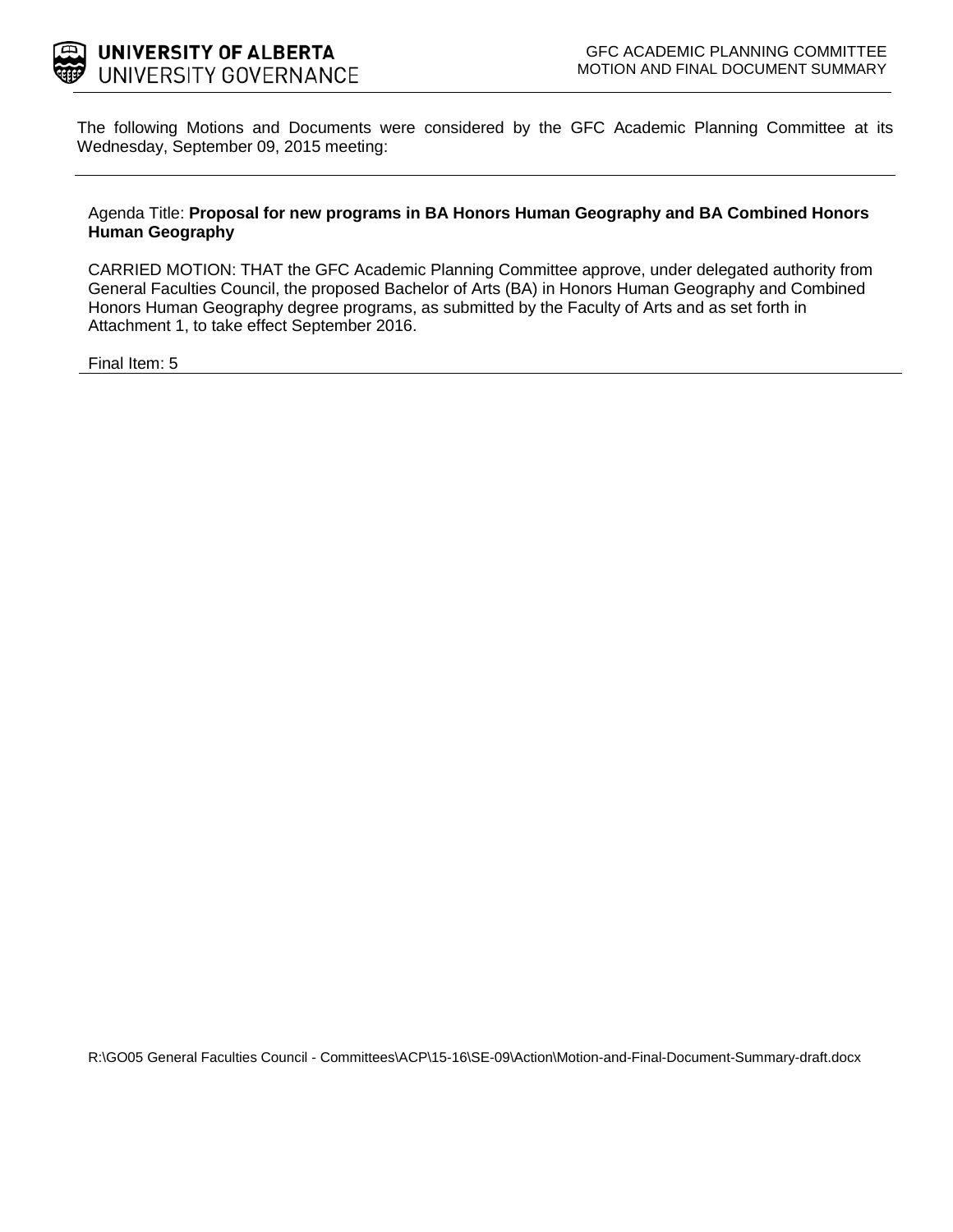#### Item No. 5 **FINAL**

#### **OUTLINE OF ISSUE**

#### <span id="page-1-0"></span>Agenda Title: **Proposal for a New Program in Honors & Combined Honors Human Geography, Faculty of Arts**

**Motion**: THAT the GFC Academic Planning Committee approve, under delegated authority from the General Faculties Council, the proposed programs in Honors and Combined Honors in Human Geography as submitted by the Faculty of Arts and as set forth in Attachment 1, for implementation in Fall 2016.

#### **Item**

| <b>Action Requested</b> | $\boxtimes$ Approval Recommendation Discussion/Advice Information    |
|-------------------------|----------------------------------------------------------------------|
| Proposed by             | Dr Robert Summers, Department of Earth & Atmospheric Sciences        |
| Presenter               | Rebecca Nagel, Associate Dean, Faculty of Arts                       |
|                         | Robert Summers, Department of Earth & Atmospheric Sciences           |
| Subject                 | Creation of a new Bachelor of Arts program: Honors & Combined Honors |
|                         | Human Geography                                                      |

| Delans                                          |                                                                                                                                                                                                                                                                                                                                                                                                                                                                                                                                                |
|-------------------------------------------------|------------------------------------------------------------------------------------------------------------------------------------------------------------------------------------------------------------------------------------------------------------------------------------------------------------------------------------------------------------------------------------------------------------------------------------------------------------------------------------------------------------------------------------------------|
| Responsibility                                  | Provost and Vice-President (Academic)                                                                                                                                                                                                                                                                                                                                                                                                                                                                                                          |
| The Purpose of the Proposal is                  | To approve the proposed new programs: BA Honors Human Geography                                                                                                                                                                                                                                                                                                                                                                                                                                                                                |
| (please be specific)                            | and BA Combined Honors Human Geography                                                                                                                                                                                                                                                                                                                                                                                                                                                                                                         |
| The Impact of the Proposal is                   | To provide students in Human Geography the option to complete a more<br>demanding Honors program. Currently, students may take a major or<br>minor in Human Geography.                                                                                                                                                                                                                                                                                                                                                                         |
| Replaces/Revises (eg, policies,<br>resolutions) | This new program option does not replace an existing program, rather it<br>enhances the offerings of the Department. It should be noted that an<br>Honors program in Geography existed until 1996. At that time, several<br>Departments in the Faculty of Science merged, including the Department<br>of Geography, and some programs were cut, including the Honors<br>Geography program.<br>Over the last few years, student interest in Human Geography has                                                                                 |
|                                                 | increased, and the faculty complement has been renewed. The<br>Department is now in a position to "revive" the Honors program that was<br>discontinued 20 years ago.                                                                                                                                                                                                                                                                                                                                                                           |
| <b>Timeline/Implementation Date</b>             | First intake planned for Fall term 2016.                                                                                                                                                                                                                                                                                                                                                                                                                                                                                                       |
| <b>Estimated Cost</b>                           | Limited additional cost is anticipated. Faculty members will take on<br>some additional responsibility to advise the Honors students and to<br>teach the Honors seminar (proposed new course HGP 496).<br>Administrative time of the Department and Arts Undergraduate Student<br>Services Office advisors will be required, but is anticipated to be minimal.<br>Initially, administrative time of the Office of the Registrar will also be<br>required to adjust the on line application, set up new codes in Campus<br>Solutions and so on. |
| Sources of Funding                              | Current Department and Faculty funding.                                                                                                                                                                                                                                                                                                                                                                                                                                                                                                        |
| <b>Notes</b>                                    |                                                                                                                                                                                                                                                                                                                                                                                                                                                                                                                                                |

#### **Alignment/Compliance**

| Alignment with Guiding | Dare to Discover. "CREATE an exception and life-changing university          |
|------------------------|------------------------------------------------------------------------------|
| Documents              | experience for students through curricular and extracurricular offerings     |
|                        | that integrate learning, discovery, and citizenship to develop the intellect |

### **Details**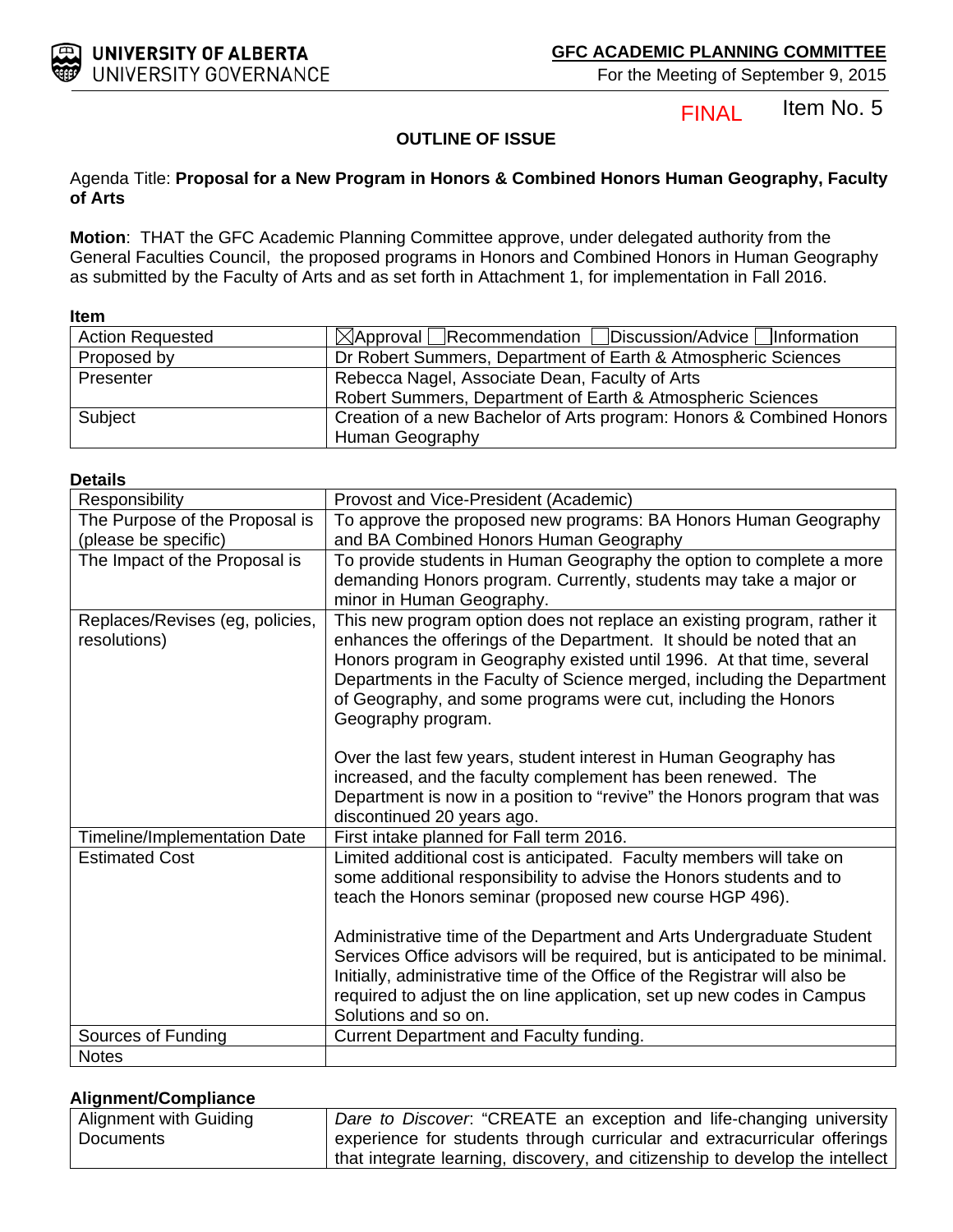

Item No. 5

|                                                                                                                                                                        | and the imagination, educate leaders, and enhance a global<br>perspective."                                                                                                                                                                                                                                                                                                                                                                                                                                                                                                                                                                      |
|------------------------------------------------------------------------------------------------------------------------------------------------------------------------|--------------------------------------------------------------------------------------------------------------------------------------------------------------------------------------------------------------------------------------------------------------------------------------------------------------------------------------------------------------------------------------------------------------------------------------------------------------------------------------------------------------------------------------------------------------------------------------------------------------------------------------------------|
|                                                                                                                                                                        | University of Alberta Comprehensive Institutional Plan (CIP): "The U of<br>A aims to provide enriched and transformative student experiences,<br>resulting in graduates who are engaged citizens prepared to contribute<br>to the social and economic well-being of the province, the nation, and the<br>world. Access to programs at the U of A is adjusted in response to<br>student demand, workforce needs, and new fiscal resources or<br>constraints."                                                                                                                                                                                     |
| Compliance with Legislation,<br>Policy and/or Procedure<br><b>Relevant to the Proposal</b><br>(please guote legislation and<br>include identifying section<br>numbers) | 1. Post-Secondary Learning Act (PSLA): The PSLA gives GFC<br>responsibility, subject to the authority of the Board of Governors, over<br>academic affairs (Section 26(1)). Further, the PSLA gives the Board of<br>Governors authority over certain admission requirements and rules<br>respecting enrolment (Section $60(1)(c)$ and $(d)$ ). The Board has<br>delegated its authority over admissions requirements and rules<br>respecting enrolment to GFC. GFC has thus established an Academic<br>Standards Committee (ASC).                                                                                                                 |
|                                                                                                                                                                        | 2. PSLA: GFC may make recommendations to the Board of Governors<br>on a number of matters including the budget and academic planning<br>(Section 26(1)(o)). GFC delegates its power to recommend to the Board<br>on the budget and on new or revised academic programs to the GFC<br>Academic Planning Committee (APC).                                                                                                                                                                                                                                                                                                                          |
|                                                                                                                                                                        | 3. PSLA: The PSLA gives Faculty Councils power to "provide for the<br>admission of students to the faculty" $(29(1)(c))$ .                                                                                                                                                                                                                                                                                                                                                                                                                                                                                                                       |
|                                                                                                                                                                        | 4. PSLA: The PSLA gives Faculty Councils the authority to "determine"<br>the programs of study for which the faculty is established" (Section<br>$29(1)(a)$ ; to "provide for the admission of students to the faculty"<br>(Section 29(1)(c)); and to "determine the conditions under which a<br>student must withdraw from or may continue the student's program of<br>studies in a faculty" (Section 29(1)(d)).                                                                                                                                                                                                                                |
|                                                                                                                                                                        | 5. <b>UAPPOL Admissions Policy:</b> "Admission to the University of Alberta<br>is based on documented academic criteria established by individual<br>Faculties and approved by GFC. This criteria may be defined in areas<br>such as subject requirements, minimum entrance averages, and<br>language proficiency requirements. In addition to academic requirements<br>for admission, GFC authorizes each Faculty to establish such other<br>reasonable criteria for admission of applicants as the Faculty may<br>consider appropriate to its programs of study, subject to the approval of<br>GFC (e.g. interview, audition, portfolio, etc.) |
|                                                                                                                                                                        | The admission requirements for any Faculty will be those approved by<br>GFC as set forth in the current edition of the University Calendar. In<br>addition to the admission requirements, selection criteria for quota<br>programs, where they exist, will also be published in the current edition<br>of the University Calendar.                                                                                                                                                                                                                                                                                                               |
|                                                                                                                                                                        | The responsibility for admission decisions will be vested in the Faculty                                                                                                                                                                                                                                                                                                                                                                                                                                                                                                                                                                         |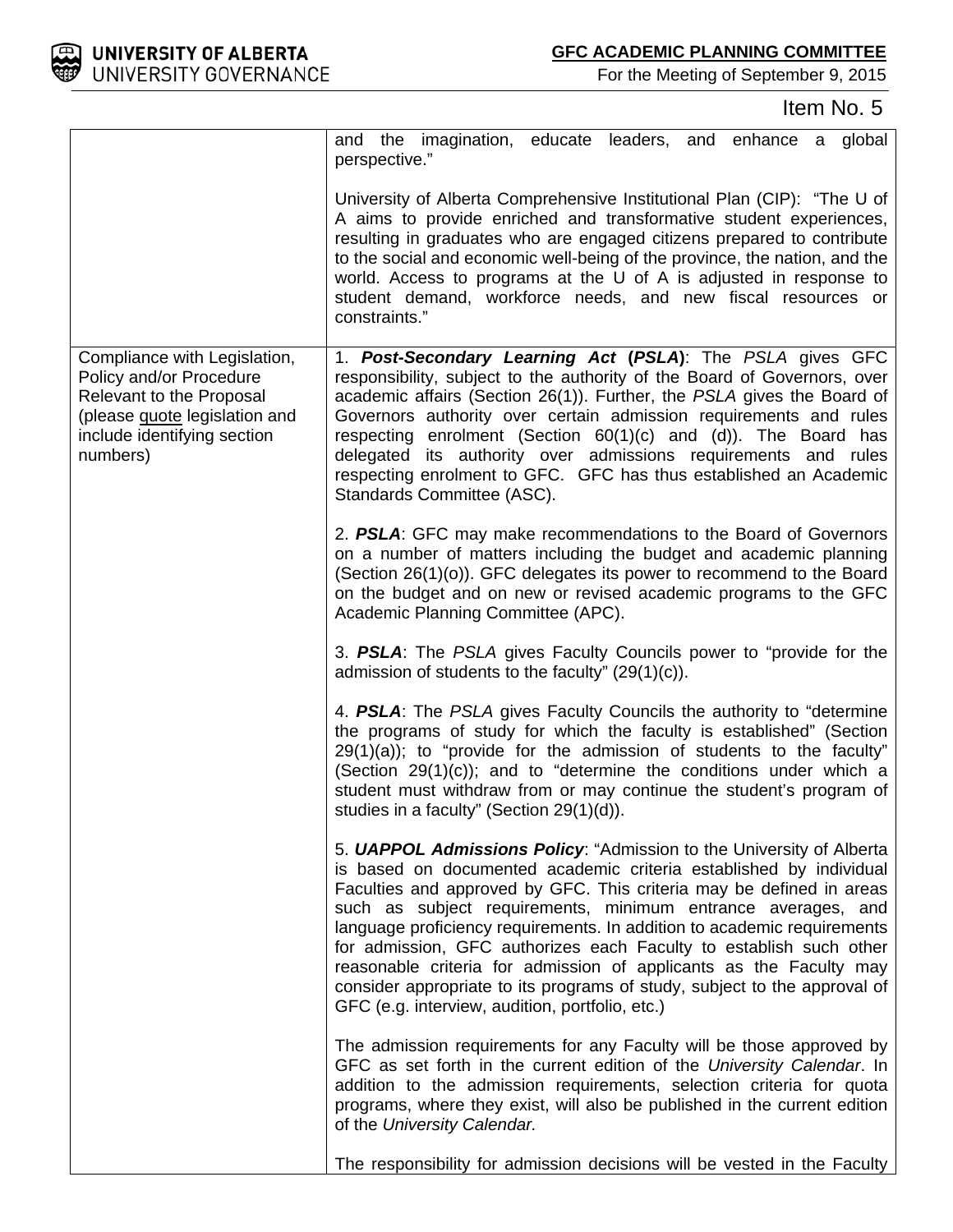

### Item No. 5

| Admission Committees or in the Deans of the respective Faculties, as<br>the councils of such Faculties will determine."                                                                                                                                                                                                                                                                                                                                                                                                                                                       |
|-------------------------------------------------------------------------------------------------------------------------------------------------------------------------------------------------------------------------------------------------------------------------------------------------------------------------------------------------------------------------------------------------------------------------------------------------------------------------------------------------------------------------------------------------------------------------------|
| 6. UAPPOL Admissions Procedure:<br><b>"PROCEDURE</b>                                                                                                                                                                                                                                                                                                                                                                                                                                                                                                                          |
| 1. EFFECTIVE DATE OF CHANGES TO ADMISSION REGULATIONS                                                                                                                                                                                                                                                                                                                                                                                                                                                                                                                         |
| Following approval by GFC:<br>a. Where changes to admission regulations may disadvantage students<br>in the current admission cycle, normally implementation will be effective<br>after the change has been published in the University Calendar for one<br>full year (i.e., effective the second year that the information is published<br>in the University Calendar). []                                                                                                                                                                                                   |
| b. Where changes to admission regulations are deemed by the<br>approving body to be "advantageous to students", normally the date of<br>implementation will be effective immediately or at the next available<br>intake for the admitting Faculty."                                                                                                                                                                                                                                                                                                                           |
| 7. UAPPOL Academic Standing Policy: "All current academic<br>standing regulations, including academic standing categories, University<br>graduating standards and requirements for all individual programs will be<br>those prescribed by Faculty Councils and GFC as set forth in the<br>University Calendar."                                                                                                                                                                                                                                                               |
| 8. UAPPOL Academic Standing Regulations Procedures: "All<br>proposed new academic standing regulations and changes to existing<br>academic standing regulations will be submitted by the Faculties or the<br>Administration to the Provost and Vice-President (Academic). Faculties<br>will also submit to the Provost and Vice-President (Academic) any<br>proposed changes to the use and/or computation of averages relating to<br>academic standing, including promotion and graduation.                                                                                  |
| If the Provost and Vice-President (Academic) determines the proposal to<br>be in good order, the proposal will be introduced to the appropriate<br>University governance process(es). In considering these proposals,<br>governance bodies will consult as necessary with the Faculties and with<br>other individuals and offices.                                                                                                                                                                                                                                            |
| Normally, changes become effective once they are approved by GFC or<br>its delegate and are published in the University Calendar."                                                                                                                                                                                                                                                                                                                                                                                                                                            |
| 9. GFC Academic Standards Committee (ASC) Terms of Reference<br>( <i>Mandate</i> ): The Office of the Provost and Vice-President (Academic)<br>has determined that the proposed changes are substantial in nature.<br>ASC's terms of reference provide that "the term 'substantial' refers to<br>proposals which involve or affect more than one Faculty or unit; are part<br>of a proposal for a new program; are likely to have a financial impact;<br>represent a definite departure from current policy; involve a quota;<br>articulate a new academic concept" (3.A.ii). |
| Further, "ASC provides advice or recommends to the GFC Academic                                                                                                                                                                                                                                                                                                                                                                                                                                                                                                               |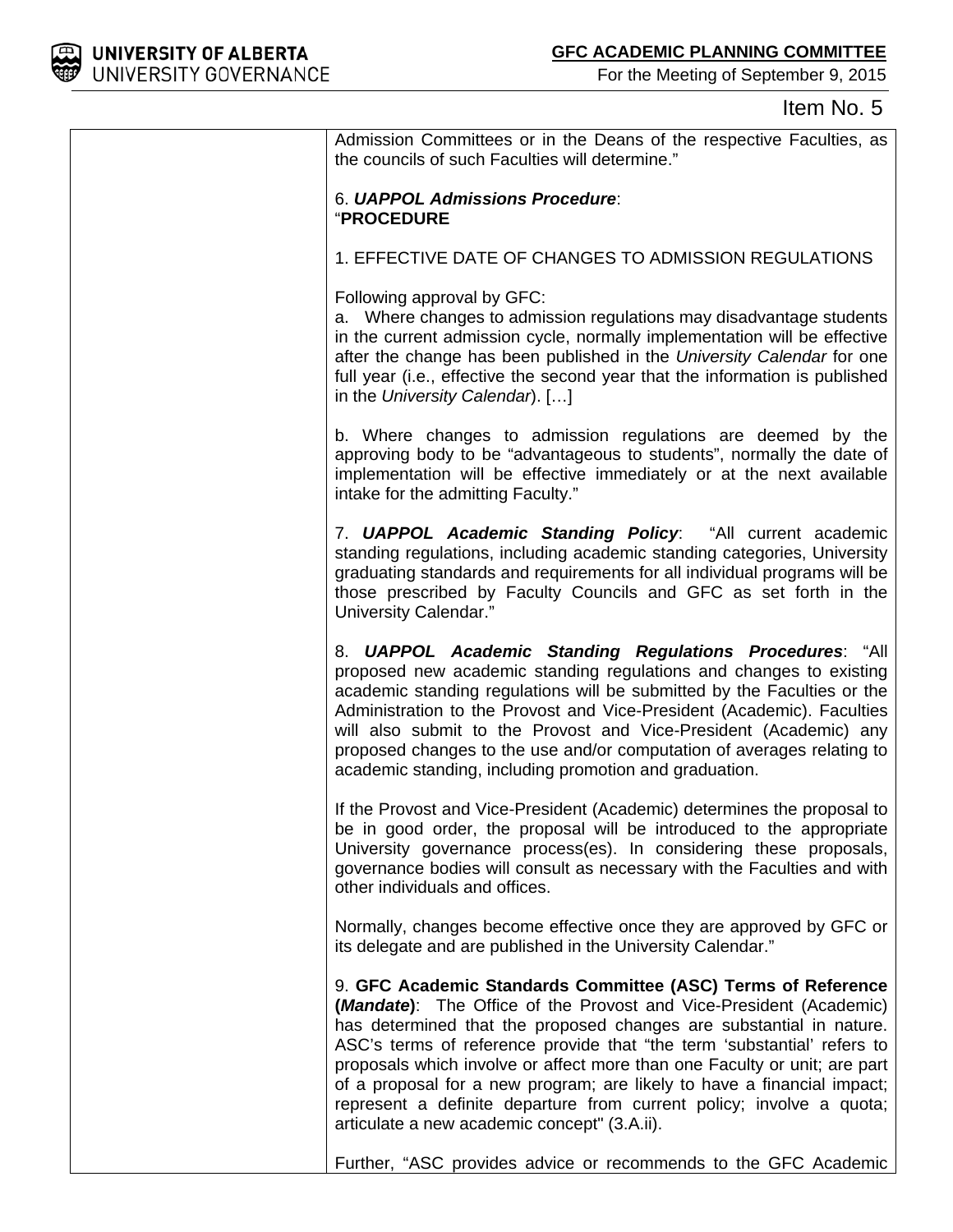

### Item No. 5

| Planning Committee (APC) on proposals which involve substantial<br>change to admission/transfer regulations or academic standing." (3.B.iv)                                                                                                                                                                                                                                                 |
|---------------------------------------------------------------------------------------------------------------------------------------------------------------------------------------------------------------------------------------------------------------------------------------------------------------------------------------------------------------------------------------------|
| 10. GFC Academic Planning Committee (APC) Terms of Reference<br>(Mandate): GFC delegated the following to GFC APC, the Provost and<br>Vice-President (Academic) and the Dean of FGSR:                                                                                                                                                                                                       |
| "Existing Undergraduate and Graduate Programs:<br>- Extension and/or Substantive Revision of Existing Programs<br>- Revisions to or Extension of Existing Degree Designations                                                                                                                                                                                                               |
| All proposals for major changes to existing undergraduate and graduate<br>programs (eg, new degree designation, new curriculum) shall be<br>submitted to the Provost and Vice-President (Academic).<br>$[]$                                                                                                                                                                                 |
| The Provost and Vice-President (Academic), after consultation with<br>relevant Offices, committees or advisors[,] will place the proposal before<br>APC. APC has the final authority to approve such proposals unless, in<br>the opinion of the Provost and Vice-President (Academic), the proposal<br>should be forwarded to GFC with an attendant recommendation from<br>APC. []" (3.13.) |
| 11. PSLA: "The Campus Alberta Quality Council may inquire into and<br>review any matter relating to a proposal to offer a program of study<br>leading to the granting of an applied, baccalaureate, master's or doctoral<br>degree other than a degree in divinity." (Section 109(1))                                                                                                       |

#### **Routing** (Include meeting dates)

| <b>Consultative Route</b>      | Department of Earth & Atmospheric Sciences                   |
|--------------------------------|--------------------------------------------------------------|
| (parties who have seen the     | Faculty of Arts, Undergraduate Student Services              |
| proposal and in what capacity) |                                                              |
| Approval Route (Governance)    | Department of Earth & Atmospheric Sciences Council 2015      |
| (including meeting dates)      | Faculty of Arts, Academic Affairs Committee - April 22, 2015 |
|                                | Faculty of Arts, Executive Committee - April 30, 2015        |
|                                | Faculty of Arts Council - May 19, 2015                       |
|                                | GFC Academic Standards Committee - June 18, 2015             |
|                                | GFC Academic Planning Committee - September 9, 2015          |
| <b>Final Approver</b>          | GFC Academic Planning Committee - September 9, 2015          |

#### **Attachments**

- 1. Attachment 1: Internal Program Approval Template
- 2. Attachment 2: Calendar submission for proposed program

*Prepared by:* Robin A Cowan, Senior Officer, Student Programs & Services, Faculty of Arts [\(robin.cowan@ualberta.ca;](mailto:robin.cowan@ualberta.ca) 27657) with assistance from University Governance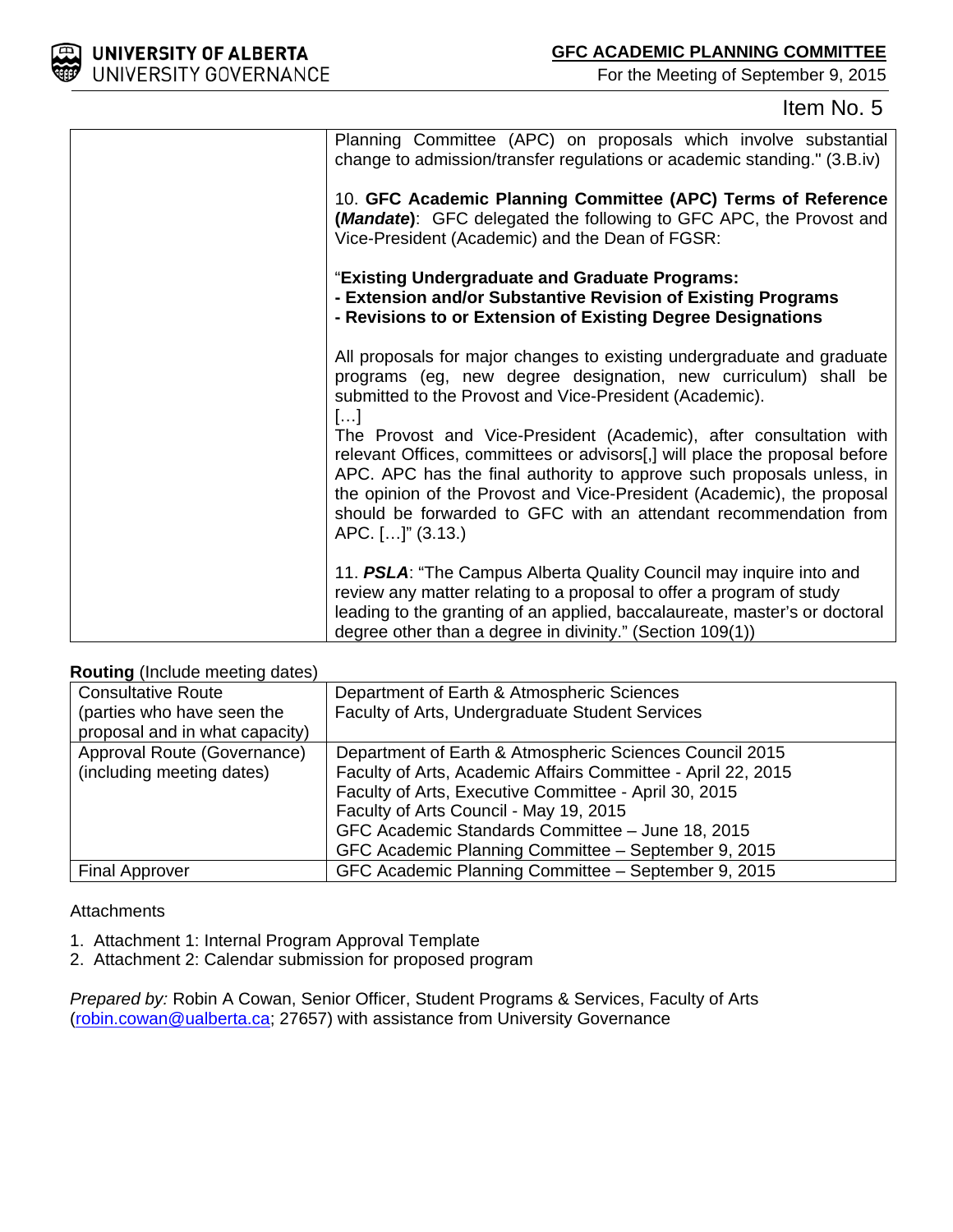

### **University of Alberta Internal Program Approval Template**

This template is used for the vetting and approval of proposals to create or modify programs when such proposals do not require approval by the Minister of Innovation and Advanced Education. Proposals using this template should be accompanied by appropriate supporting documentation including draft calendar changes, letters of support, etc.

Proposals requiring Ministerial approval should be presented on the appropriate government template.

Faculties and Departments pursuing program proposals are encouraged to consult with the Portfolio Initiatives Manager in the Office of the Provost and Vice-President (Academic) (kathleen.brough@ualberta.ca) on the appropriate template and process. Graduate proposers should also consult with the Dean of Graduate Studies (graddean@ualberta.ca).

This Template is used for the following:

- $\Box$  Graduate specialization title changes (e.g. History to Historical Studies).
- $\Box$  Creation of a new graduate specialization (e.g. MSc in the Department of Swedish Fisheries to MSc in the Department of Swedish Fisheries with Specialization in Trout Fishing) – requires the enrolment appendix.
- $\square$  Suspension/Termination of a graduate specialization.
- X The addition of an Honours/Specialization stream to an existing undergraduate program.
- $\Box$  The addition of a course-based option to an existing thesis-based program, or vice versa.
- □ Suspension/Termination of a course-based option when a thesis-based option remains, or vice-versa.

#### **Basic Information**

1. Title of the Program:

Honours in Human Geography & Combined Honours in Human Geography

2. Proposed effective date:

As soon as possible – preferably Sept 2015.

3. Length of the program (years):

4 Years

4. Faculty and Academic Unit:

Faculty of Arts (Human Geography Program) and Faculty of Science (Department Administration), Earth and Atmospheric Sciences

5. Collaborating partners at other institutions (if any):

None

6. Contact person, with telephone number and e-mail address:

Robert Summers, 780-492-0342, Robert.summers@ualberta.ca

7. Statement indicating completion of departmental and/or Faculty approval processes.

Approved Unanimously by the Department Council on Dec 5, 2012 Faculty Approval in Process with this document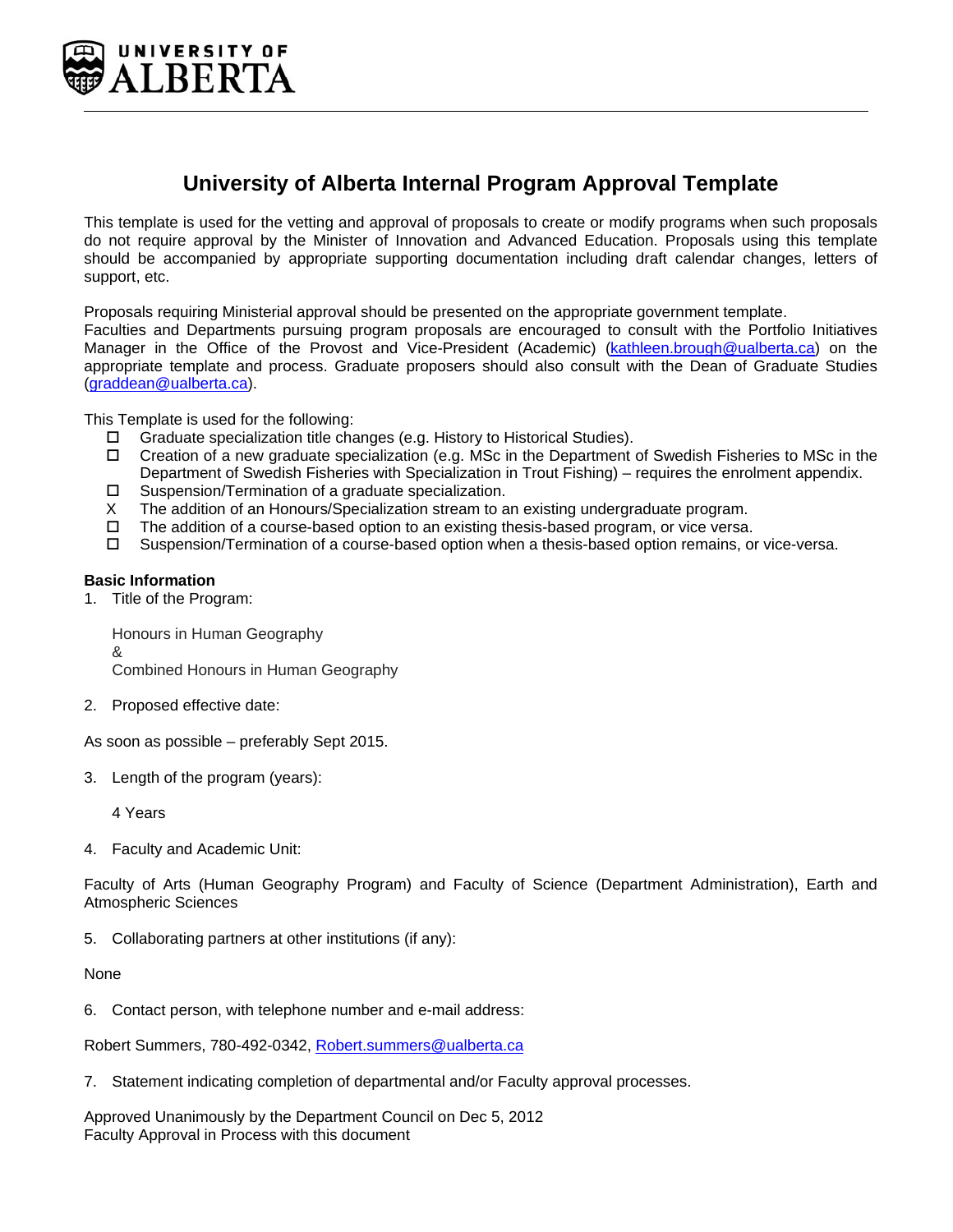8. Attach proposed Calendar program and/or course changes.

See Attached.

9. Attach letter of support from the Dean of the Faculty (for graduate specialization proposals).

Not a graduate specialization proposal

#### **Program Impact and Rationale**

10. What is the rationale for the program proposal?

Human Geography is a growing discipline at the University of Alberta (from less than 25 majors 10 years ago to more than 65 today). There are an increasing number of requests from students who would like to do an Honors degree in Human Geography. Many institutions require that applicants to graduate studies have an Honours degree to be accepted and as such, we create a barrier for our students to continue in the discipline by not offering an Honors degree program. There are no new resources required for this offering as there are sufficient faculty members in place to supervise graduate theses.

11. Provide the expected enrolment (or other) impact on the academic unit(s) offering the program and other affected units if applicable. Include information on the current enrolment.

There should be little change in overall enrolment as most potential students are already enrolled in the Major degree program. The department may attract a small number of additional students who would not have considered enrolling previously due to the lack of such a degree.

12. Do you anticipate an enrolment (or other) impact on programs at other institutions or regulatory bodies? Describe any consultations that have occurred with other institutions and professional organizations.

No

13. Are there any resource implications (budget, information technology (IT), library (Library Impact Statement), laboratory, space, student services, administrative services (eg, FGSR, Registrar's Office, or IST), as applicable) for the proposed change? If so, please provide detail and evidence of consultation with affected unit(s) and/or appropriate University officers/committees.

No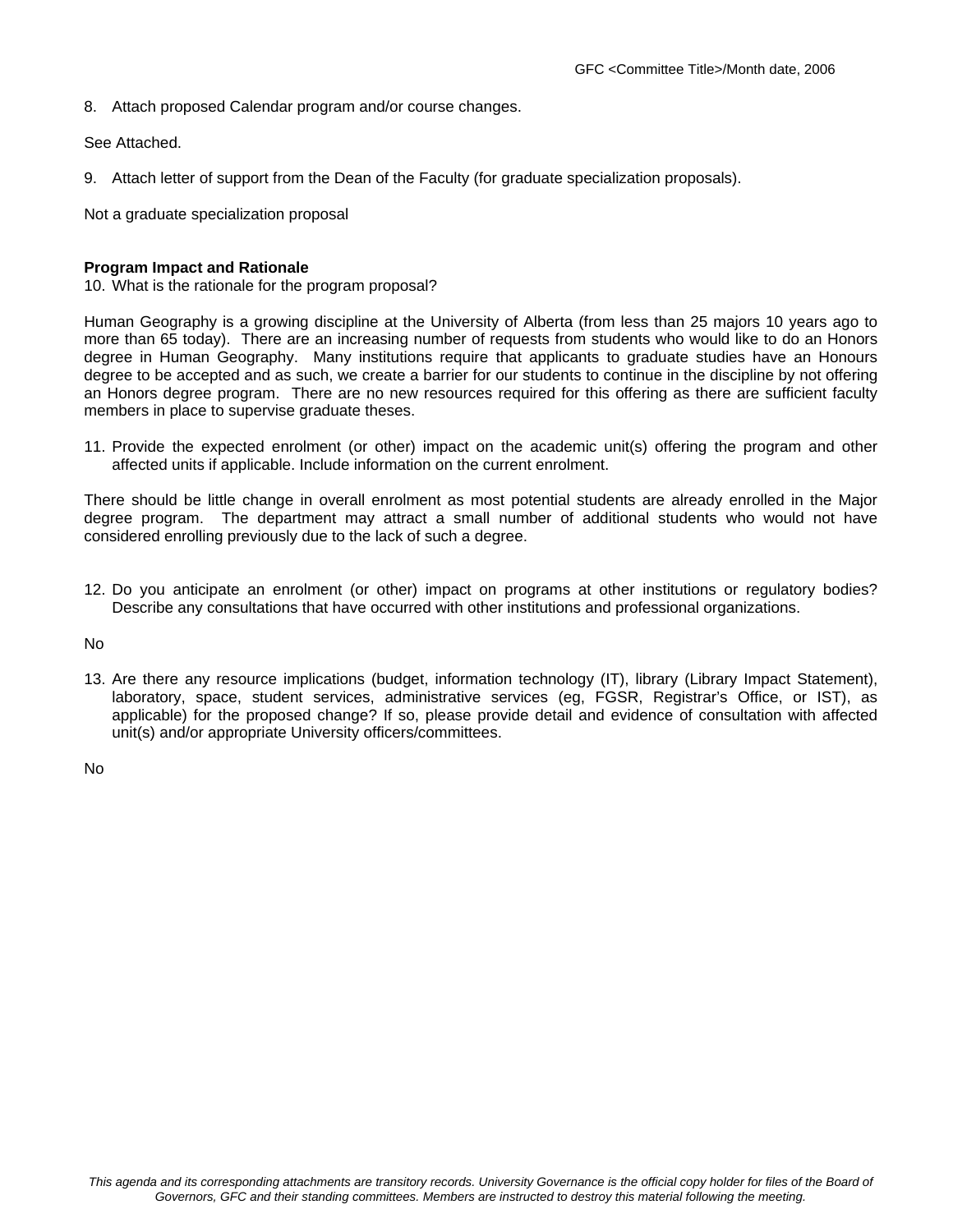# **Proposed Honors Human Geography**

## Program

#### **Arts Academic Affairs – March 25 & April 22, 2015 Arts Executive Committee – April 30, 2015 Arts Faculty Council – May 19, 2015**

| 16.2.2 ADMISSIONS CHART 6                     |                                                                                                                                                                                                                                                                                                                                                                                                                                     |
|-----------------------------------------------|-------------------------------------------------------------------------------------------------------------------------------------------------------------------------------------------------------------------------------------------------------------------------------------------------------------------------------------------------------------------------------------------------------------------------------------|
| Insert new text between History & Linguistics | <b>BA Honors</b><br>Human Geography<br>A minimum AGPA of 3.0 with an average of 3.3 or<br>better in HGP courses.                                                                                                                                                                                                                                                                                                                    |
|                                               | Entrance to Honors in Human Geography will<br>ordinarily take place at the end of the second year of<br>university study. Entrance may be granted by the<br>Department at an earlier or later stage depending on<br>circumstances. Students with an interest in Honors<br>are advised to enrol in the BA Major in Human<br>Geography (see §44.15) and choose courses in<br>consultation with the Human Geography Honors<br>advisor. |

# **New Program HONORS & Combined Honors in**

# **Human Geography**

**Arts Academic Affairs – March 25 & April 22, 2015 Arts Executive Committee – April 30, 2015 Arts Faculty Council – May 19, 2015**

| 44.15.1 HUMAN GEOGRAPHY - Honors in Human Geography |                                                      |
|-----------------------------------------------------|------------------------------------------------------|
| <b>NEW PROGRAM</b>                                  | 44.15.1 Honors in Human Geography                    |
|                                                     | Students planning to apply for admission to the      |
|                                                     | Honors program should consult §16.2.2 for admission  |
|                                                     | requirements.                                        |
|                                                     | See §43.6 for Faculty regulations concerning the     |
|                                                     | Honors program.                                      |
|                                                     |                                                      |
|                                                     | Honors in Human Geography requires a minimum of      |
|                                                     | *48 and a maximum of *54 at the senior level in HGP, |
|                                                     | EAS 221, and approved cross-listed courses. The      |
|                                                     | following must be included:                          |
|                                                     | <b>EAS 100</b>                                       |
|                                                     | (2`<br><b>HGP 100</b>                                |
|                                                     | (3)<br>EAS 221, HGP 240, HGP 250, HGP 252            |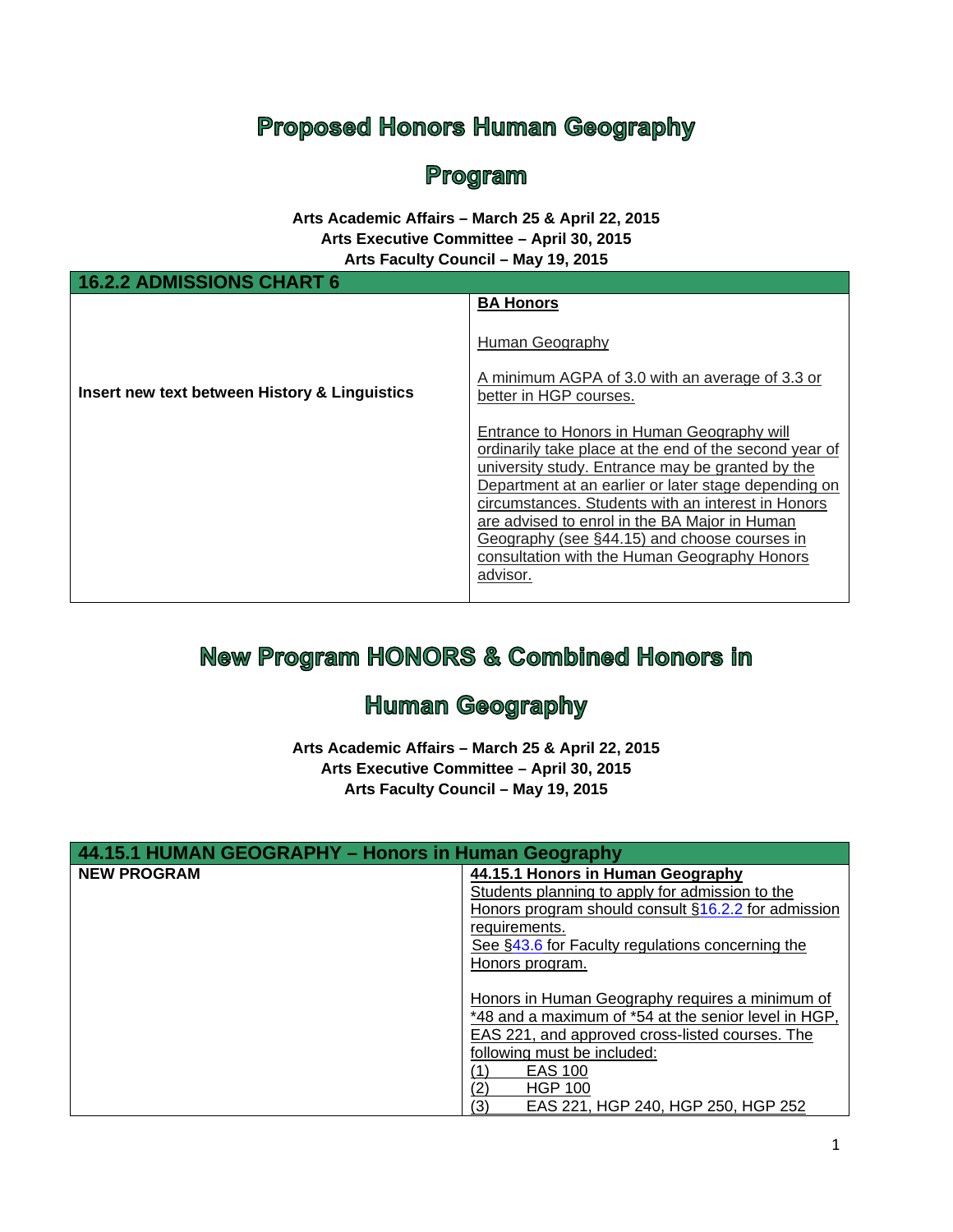|                                                              | At least two of HGP 341, HGP 342, HGP 343<br>(4)<br>(5)<br><b>HGP 399</b><br>(6)<br>HGP 496 (Undergraduate Thesis)<br>(7)<br><b>HGP 499</b><br>Approved cross listed courses: ANTHR 323, EAS<br>221, PHIL 355, and SOC 251.<br>See §43.3(5) for Faculty of Arts regulations pertaining<br>to cross-listed courses.<br><b>Promotion Requirements</b><br>Promotion from year to year requires a GPA of at<br>least 3.0 with an average of at least 3.3 in HGP and<br>approved cross-listed courses.<br><b>Graduation Requirements</b><br>Graduation with Honors in Human Geography<br>requires a graduation average of at least 3.0 with an                                                                                                                                                                                                                                    |
|--------------------------------------------------------------|------------------------------------------------------------------------------------------------------------------------------------------------------------------------------------------------------------------------------------------------------------------------------------------------------------------------------------------------------------------------------------------------------------------------------------------------------------------------------------------------------------------------------------------------------------------------------------------------------------------------------------------------------------------------------------------------------------------------------------------------------------------------------------------------------------------------------------------------------------------------------|
| 44.15.2 HUMAN GEOGRAPHY - Combined Honors in Human Geography | average of at least 3.3 in senior level HGP and<br>approved cross-listed courses. Graduation with First<br>Class Honors requires an average of at least 3.7 in<br>all senior level HGP and approved cross-listed<br>courses and an average of at least 3.5 on all courses<br>in the final year (last *30).                                                                                                                                                                                                                                                                                                                                                                                                                                                                                                                                                                   |
| <b>NEW</b>                                                   | Students may pursue a Combined Honors program in<br>Human Geography and another discipline.<br>The common requirements in a Combined Honors<br>program are the same as for other Honors programs<br>(refer to $\S$ 43.6).<br>A Combined Honors degree in Human Geography<br>and another discipline requires a minimum of *36 at<br>the senior level in HGP and approved cross-listed<br>courses and a minimum of *36 in the other discipline.<br>For Human Geography, the following courses must<br>be included:<br>$(1)$ EAS 100<br>(2)<br><b>HGP 100</b><br>(3)<br>At least three of EAS 221, HGP 240, HGP<br>250, HGP 252<br>(4)<br>At least two of HGP 341, HGP 342, HGP 343<br>(5)<br><b>HGP 399</b><br>HGP 496 (Undergraduate Thesis)<br>(6)<br><b>HGP 499</b><br>(7)<br>Approved cross listed courses: ANTHR 323, EAS<br>221, PHIL 355, and SOC 251. See §43.3(5) for |
|                                                              | Faculty of Arts regulations pertaining to cross-listed<br>courses.<br>With the permission of the Honors Advisors, students<br>pursuing Combined Honors in Human Geography<br>may write an honors research project that is                                                                                                                                                                                                                                                                                                                                                                                                                                                                                                                                                                                                                                                    |